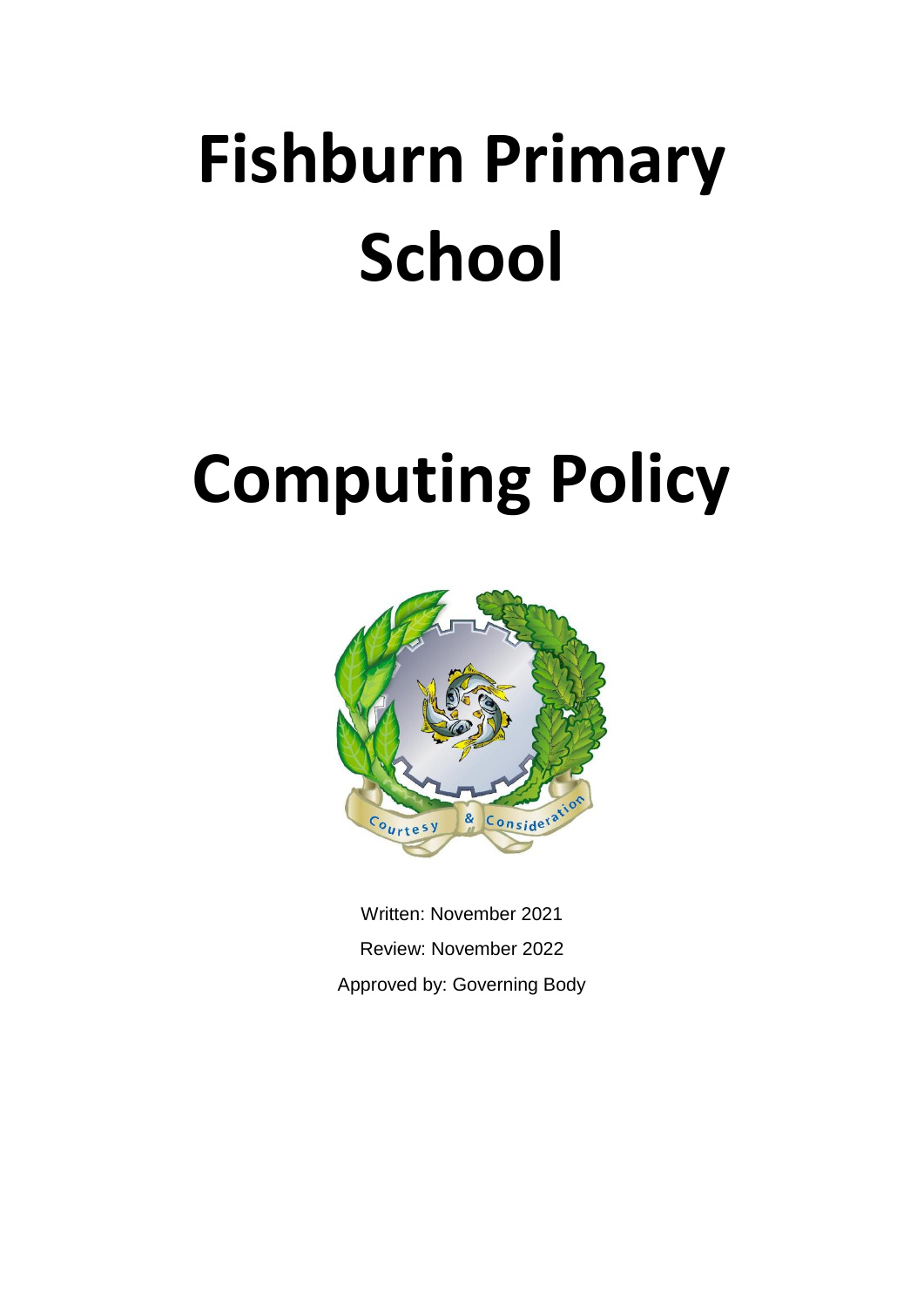# **1. Curriculum Aims**

Our curriculum aims to ensure that all pupils:

• can understand and apply the fundamental principles and concepts of computer science,

including abstraction, logic, algorithms and data representation.

• can analyse problems in computational terms, and have repeated practical experience of writing computer programs in order to solve such problems.

• can evaluate and apply information technology, including new or unfamiliar technologies, analytically to solve problems.

• are responsible, competent, confident and creative users of information and communication technology

# **Early Years and Foundation Stage**

Computing is taught in the EYFS as an integral part of one of the seven areas of learning

(Understanding the World: Technology).

Children have free access to various forms of IT throughout the school day.

## **Key stage 1**

Pupils should be taught to:

• understand what algorithms are; how they are implemented as programs on digital

devices; and that programs execute by following precise and unambiguous instructions

- create and debug simple programs
- use logical reasoning to predict the behaviour of simple programs
- use technology purposefully to create, organise, store, manipulate and retrieve digital

# content

- recognise common uses of information technology beyond school
- use technology safely and respectfully, keeping personal information private; identify

where to go for help and support when they have concerns about content or contact on the internet or other online technologies.

## **Key stage 2**

Pupils should be taught to:

• design, write and debug programs that accomplish specific goals, including controlling or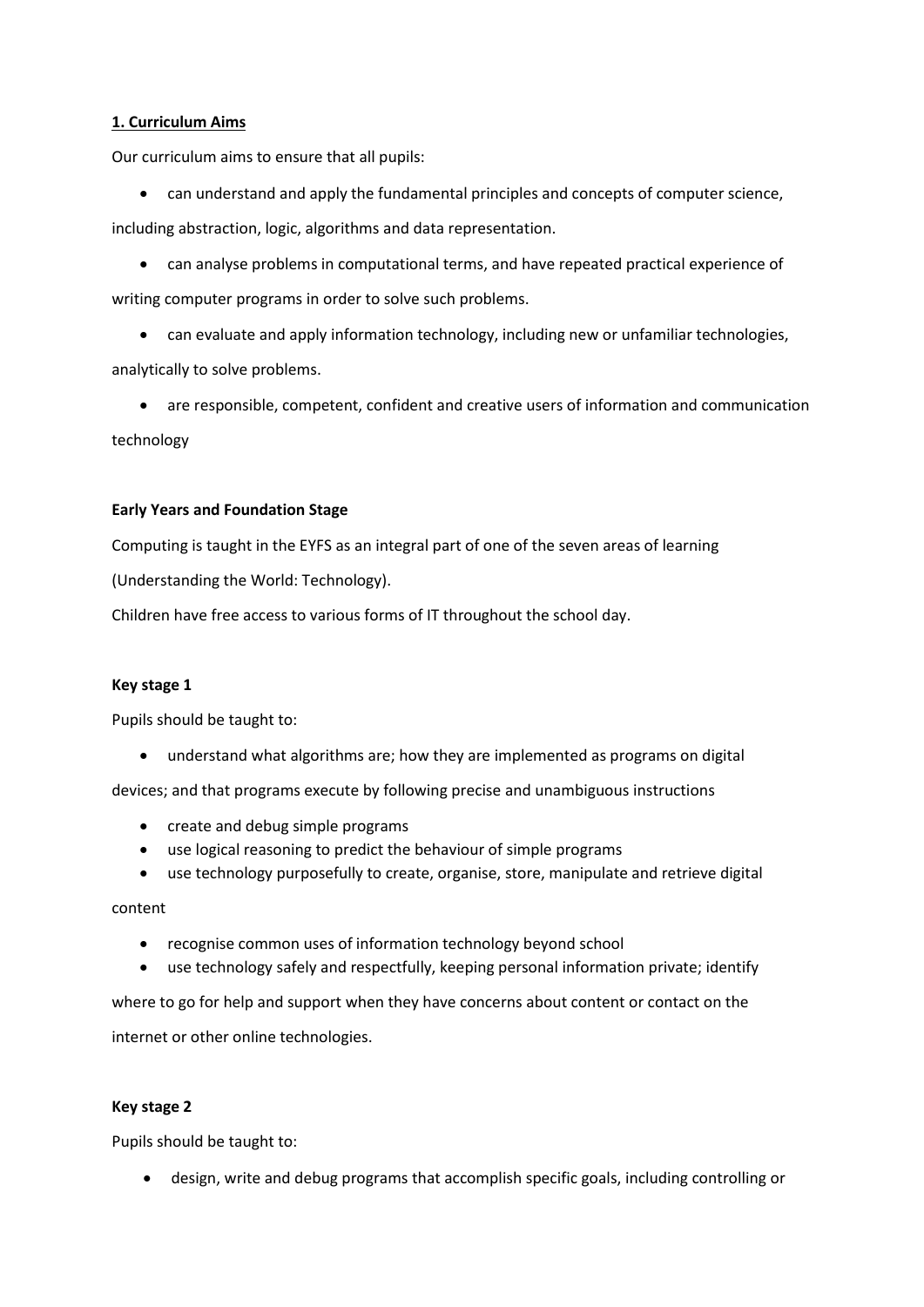simulating physical systems; solve problems by decomposing them into smaller parts

• use sequence, selection, and repetition in programs; work with variables and various forms of input and output

• use logical reasoning to explain how some simple algorithms work and to detect and correct errors in algorithms and programs

• understand computer networks including the internet; how they can provide multiple services, such as the world wide web; and the opportunities they offer for communication and collaboration

• use search technologies effectively, appreciate how results are selected and ranked, and be discerning in evaluating digital content

• select, use and combine a variety of software (including internet services) on a range of digital devices to design and create a range of programs, systems and content that accomplish given goals, including collecting, analysing, evaluating and presenting data and information

• use technology safely, respectfully and responsibly; recognise acceptable/unacceptable behaviour; identify a range of ways to report concerns about content and contact.

#### **Entitlement**

All of our children are entitled to a continuous and progressive computing curriculum, which meets their individual needs. The computing curriculum has been planned using National Curriculum guidance and in conjunction with LA advice. Teachers will be encouraged to make cross-curricular links especially in the teaching of IT. However, many aspects of computer science will need to be taught discretely.

#### **Special Needs and Inclusion**

Pupils with special educational needs have the same computing entitlement as all other pupils and are offered the same curriculum. However, particular application/tools are used for:

• Pupils with learning difficulties need to be motivated to practice basic skills regularly and intensively. They will benefit from the use of programs which practice skills is set in the context of an enjoyable and motivating scenario.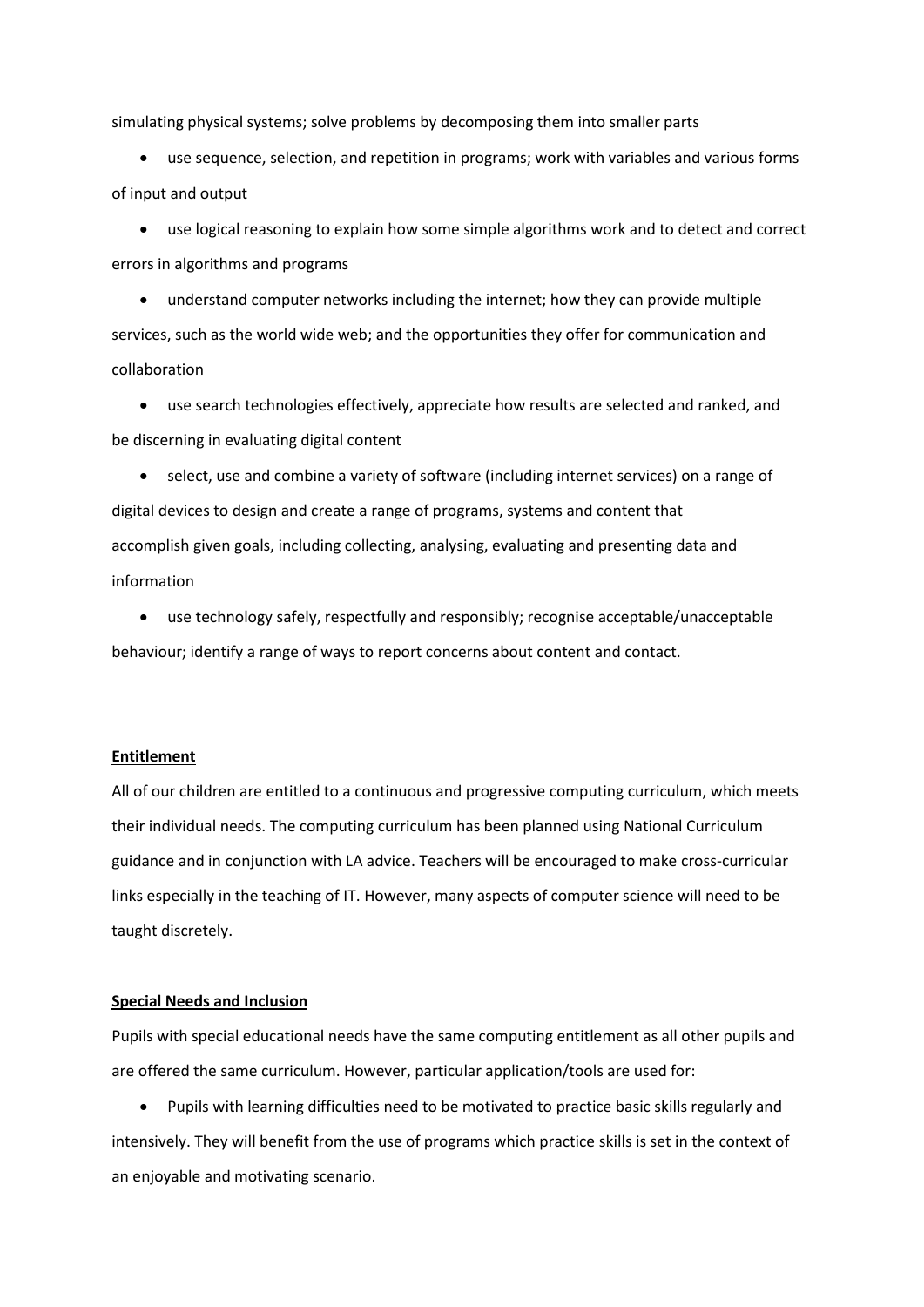- Pupils with physical disabilities and communication difficulties.
- Pupils of high ability who may be extended through the use of programs which offer challenge and opportunities for investigation.

#### **Equal Opportunities**

Staff must be aware of, and guard against any bias based on gender, racial or any other stereotypes. All pupils should have equal access to Computing.

#### **Assessment and Monitoring**

Children are assessed according to whether they are 'beginning', 'working' and 'secure' within year group expectations.

In order to make judgements, teachers make the National Curriculum Progression Guidance. Evidence to support teacher judgements is stored electronically in individual student folders. Observations will take place to ensure effective and meaningful teaching and learning is taking

place.

## **Reporting**

Information about children's progress with regard to computing is communicated to parents at parents' evenings and in their individual annual reports.

Assessment data is stored on SIMS and related assessment documents, in assessment folders.

#### **Resources**

Hardware and software resources are reviewed annually. Teachers report any resource shortfalls or possible extension requirements to the Computing Coordinator.

#### **Responsibilities**

Class teachers are responsible for:-

- Differentiating and adapting lessons to cater for all ability levels, ensuring SEN (Special Educational Needs), MAT (More Able and Talented) and EAL (English as an Additional Language) are suitably challenged to meet their needs.
	- Incorporating IT, where appropriate, when planning classroom activities.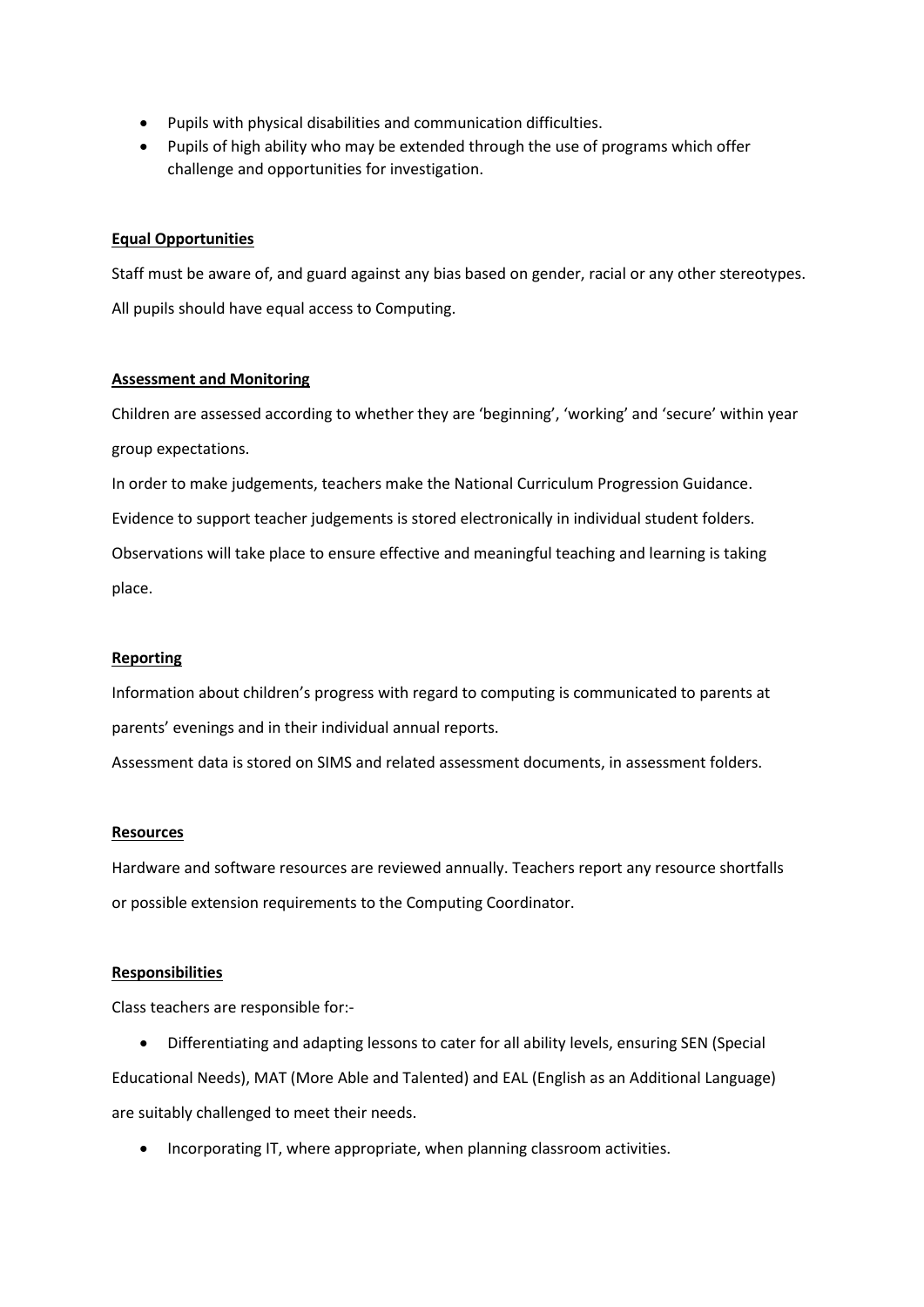• Understanding and utilising the range of software available in school and its use in relation to cross

curricular activities.

- Recognising and dealing with common faults and mistakes that can arise when using computing hardware and software.
- Maintaining own knowledge and skills of computing in accordance with educational developments.
- Ensuring children are responsible, respectful and safe when using IT.
- Reporting problems or faults to ITSS.

The Computing coordinator is responsible for:-

- Assisting Senior Management with coordinating, developing and implementing the school's policy on computing.
- Promoting and overseeing staff INSET activities relating to computing development.
- Developing strategies for the efficient deployment of existing computing resources in the school.
- Consultation with the Head Teacher and staff regarding computing objectives.
- Keeping abreast of and understanding and current technology, developments and trends relating to Computing and its use in Education by attending network meetings.
- Liaising with Durham County staff and other educational establishments on matters relating to computing.
- Arranging for the upgrading or replacement of hardware and software as appropriate.
- Organising/managing the duties of the technician who visits school weekly.
- Completing school action plans and evaluations.
- Updating school policies relating to the teaching of Computing.

The Head Teacher (D. Eason) is responsible for the school's compliance with the Data Protection Act

and also acts as Senior Information Risks Officer (SIRO), dealing with management of information and the schools data protection policy.

The Computing Co-ordinator also has the role of Online Safety Co-ordinator and is responsible for Online Safety in school along with the SLT.

All staff are responsible for Data Protection and have signed the 'Staff Acceptable Use Policy 2017'. Digital literacy/online safety is firmly embedded in the curriculum and ethos of Fishburn Primary School. See Online Safety policy.

## **Maintenance**

Maintenance is carried out by the school's technician who visits the school once a fortnight to give technical support and maintain the network to its optimum capability. In addition, he completes network tasks as designated by the Computing Co-ordinator. Any issues arising from use of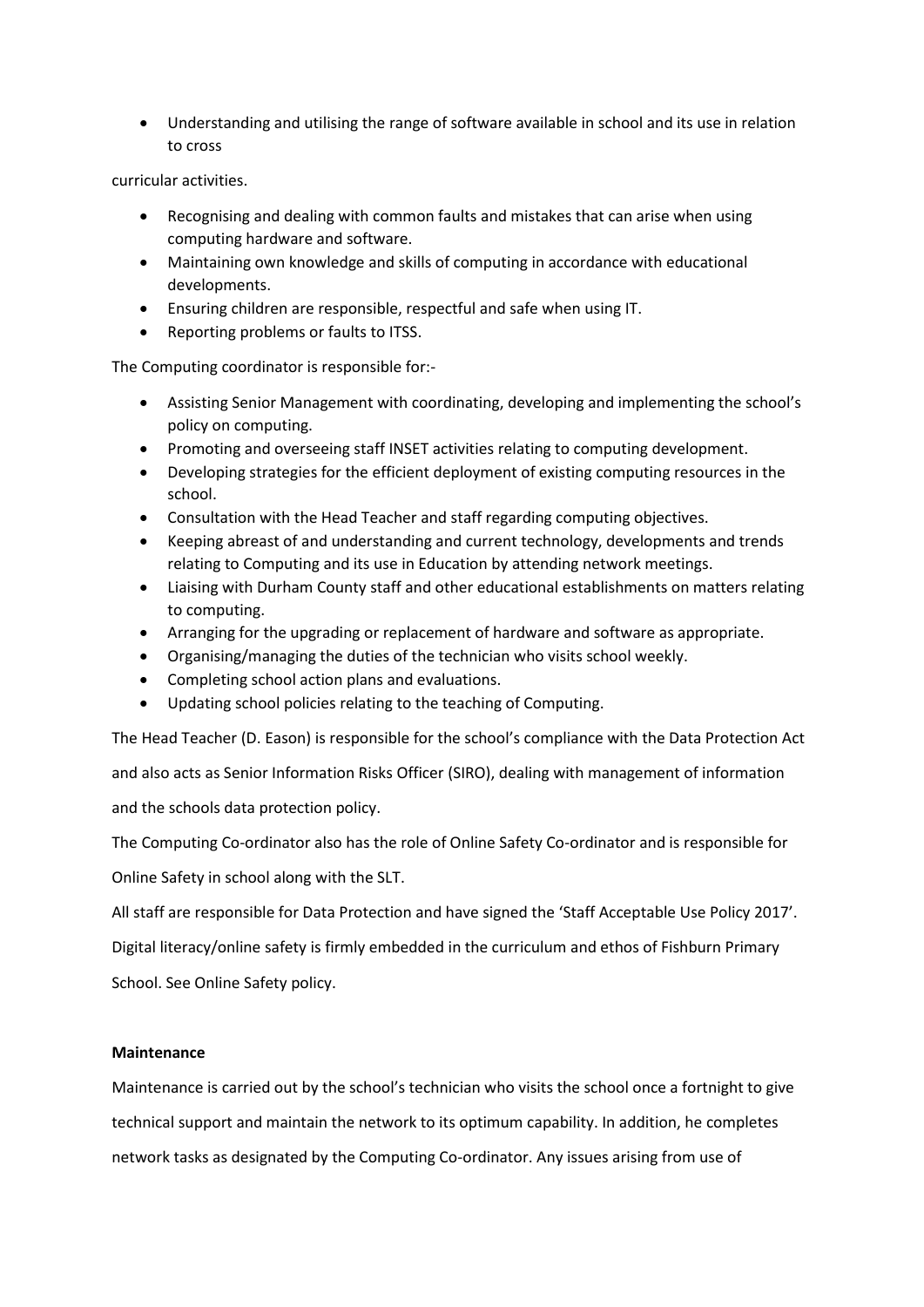Computing equipment/software need to be recorded on the school gateway.

The Computing Co-ordinator will decide on whether issues can be dealt with using coordinator knowledge or by the technician.

## **Health and Safety**

When working with tools, equipment and materials, in practical activities and in different environments, including those that are unfamiliar, pupils should be taught:

- to never look into the projector lens
- the appropriate and safe use of all equipment, especially scanners and photocopiers due to the bright lights.

## **Staff Development**

To implement this vision effectively, all staff need to be confident in all areas of the computing curriculum. Staff who have identified areas of development in computing will be identified and through communication between the Computing Co-ordinator and the Headteacher, relevant courses will be located or training brought into/held at school.

Training will also be offered on new hardware and software purchased. In addition, the Computing Co-ordinator and/or other staff will be able to support staff members in using various programmes. The Computing Co-ordinator keeps up to date with the latest technological advancements and curriculum developments by attending conferences, network and school cluster meetings. Information is then fed back to the rest of the school during staff meetings.

## **Computing Management Information**

The school uses Primary Target Tracker, which both the Head Teacher and staff can use to input data and assess pupil achievement against school targets.

## **School Liaison Transition**

The school will regularly use IT to transfer information from school to school and will follow data protection legislation when doing so. However, it is appreciated that paper based mail still has to be used and is, on occasion, the only acceptable method to use.

## **Legislation in Computing**